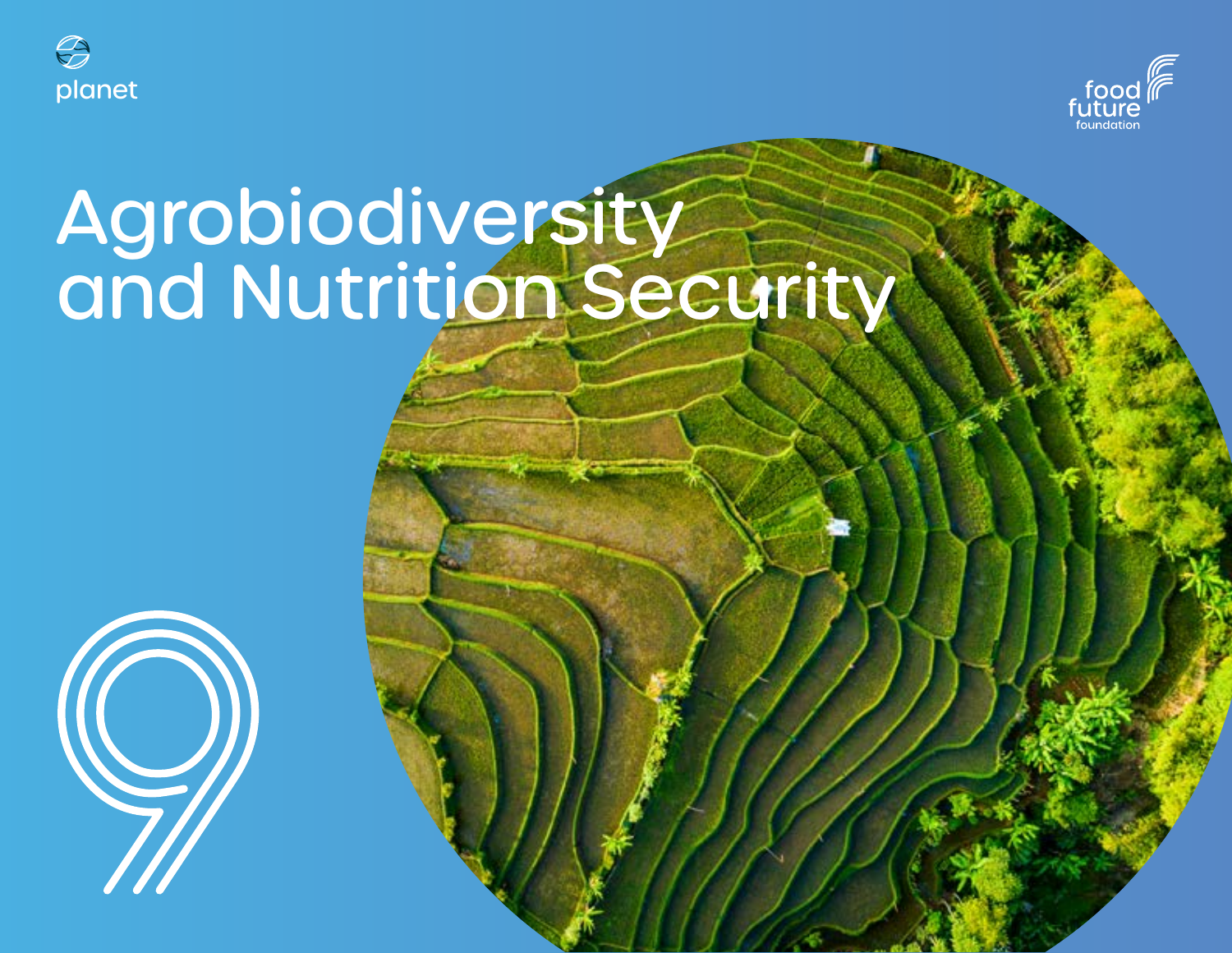



## Actionable Area

Addressing the negative impacts of biodiversity and restoring the losing agrobiodiversity is important since it is critical to the lives and livelihoods of small farmers, rural communities and indigenous people and inherent part of their culture and tradition.

### **Issues**

- Monocropping systems, loss in dietary diversity, and shrinking of food  $\bigcirc$ plates has become a new normal in today's world. This trend has serious implications for both human and environmental health. Biodiversity loss in agriculture is a big cause of concern. Globally, food systems are now the source of 60% of terrestrial biodiversity loss, 33% of soil degradation and 61% of the depletion of commercial fish stocks.
- The situation in India is almost consistent with these global statistics. India is one of the 17 mega-diverse countries in the world. It is characterised by 20 distinct agro-ecosystems based on soil type, rainfall amount and distribution, and altitude. It is also a repository for traditional knowledge of biodiversity. India is a center of origin and diversity of crops with respect to agricultural biodiversity, with 811 cultivated plants and 902 of their wild relatives documented in 2015. India also contains a broad spectrum of native breeds of farm animals. According to the International Union for Conservation of Nature (IUCN), 758 species of plants and animals are listed as threatened.
- Agrobiodiversity is important because it is the synergy and interaction O. between living things, land, technology, and social systems. It is also a gene pool of crop plants, livestock, local breeds, wild relatives, landraces, bio-control agents, and those offering vital ecosystem services such as pollination and nutrient recycling.

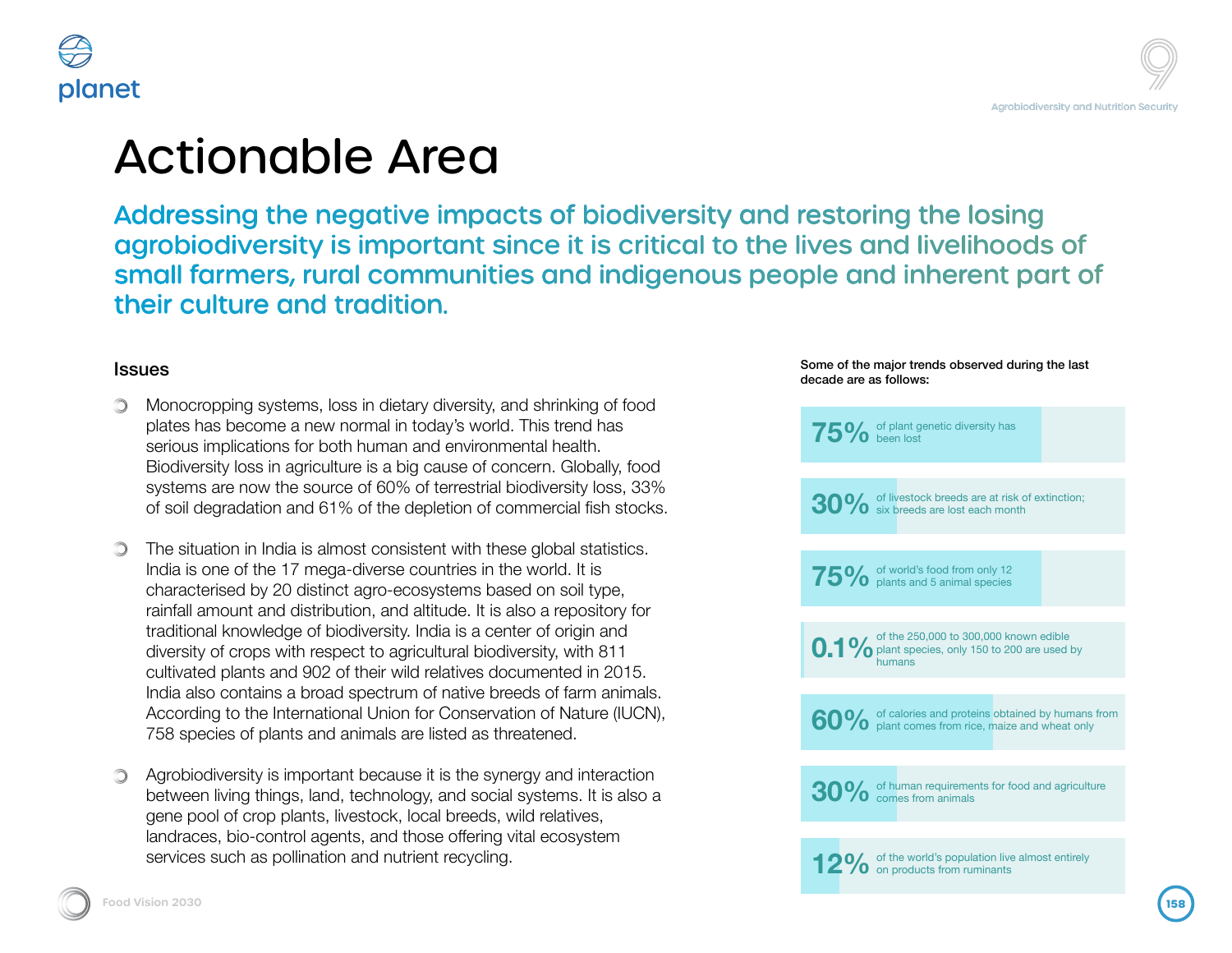# **Status**

planet

### Government Initiatives

India is committed to conserving and utilising biodiversity in general and agrobiodiversity in specific, integrating both *in situ* and *ex situ* approaches. This includes improving opportunities for mainstreaming agrobiodiversity conservation and sustainable use through the policies and collaborative actions of all relevant ministries and government departments, particularly the Ministry of Environment, Forests and Climate Change (MoEF&CC) and the Ministry of Agriculture and Farmers Welfare (MoA&FW). The enactment of the Biological Diversity Act 2002 is one of the most significant steps in that direction.

### Other government initiatives include:

a. Establishment of protection of Plant Varieties and Farmer's Rights Authority (PPV&FR Authority) and grant incentives to farmers in the form of "Plant Genome Savior Community Recognition" through creating National Gene Fund for conservation and development of plant genetic resources.

b. Establish a multilateral system to facilitate access to Plant Genetic Resources for Food and Agriculture (PGRFA) through International Treaty on Plant Genetic Resources for Food and Agriculture (ITPGRFA).

c. National mission on sustainable Agriculture (NMSA)and its sub-programme to promote organic farming 'Paramparagat Krishi Vikas Yojna (PKVY)'.

# Vision 2030

Demonstrate and promote ecologically intensive agricultural practices.

Internalise agrobiodiversity concerns in routine departmental activities to make them part of relevant policies.

- Capture agro-biodiversity data routinely with the required new tools and appropriate indicators along with adequate capacity building for recording the same.
- Create consumer awareness for nutrition and healthy diets, which creates awareness about the significance of agrobiodiversity and explore the scope for public-private partnerships for alternate marketing that links the rural markets to urban areas.

#### Linkages with Sustainable Development Goals

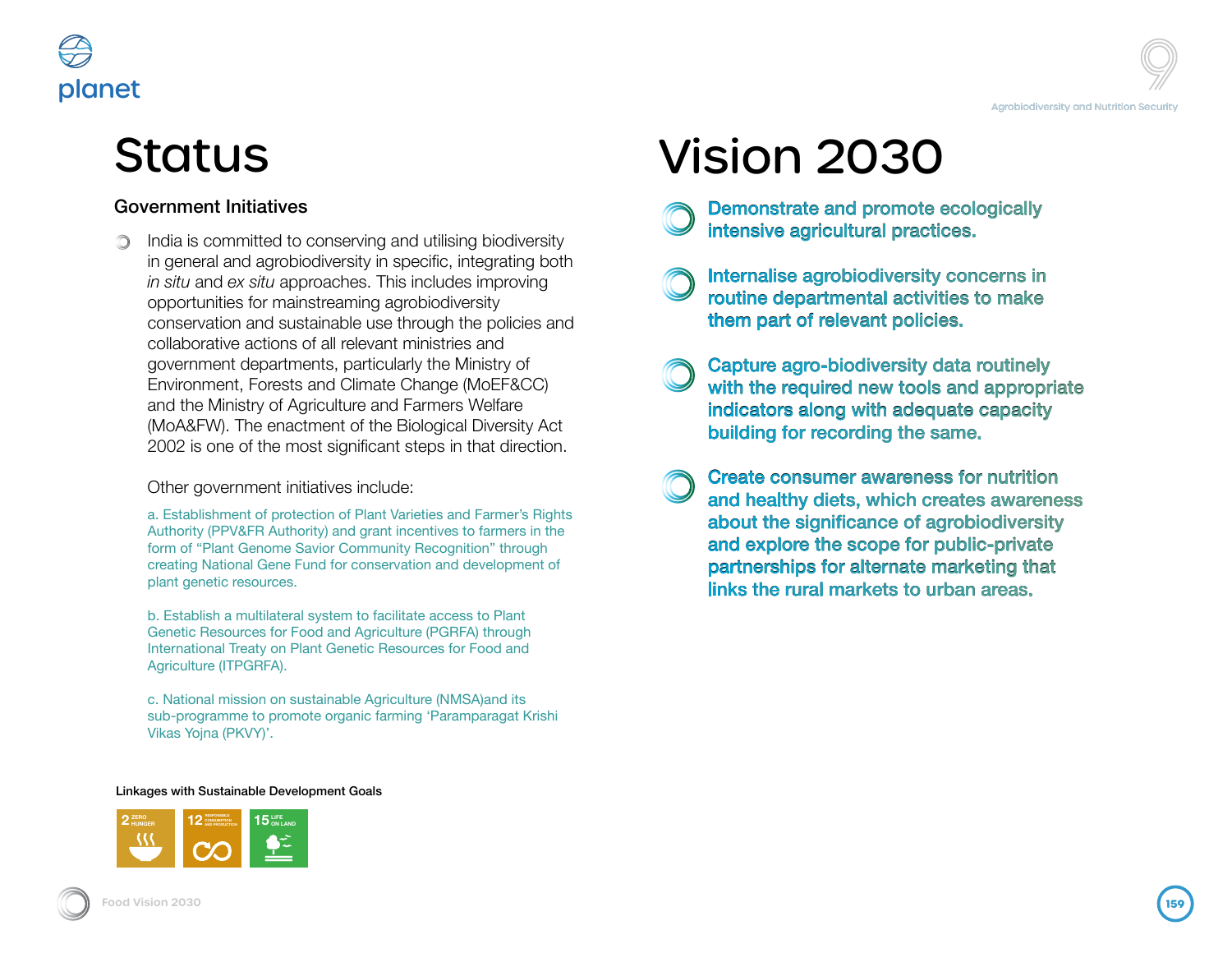

## Pathways



Formulate a comprehensive and cross-sectoral policy on ecological agriculture for safeguarding the country's agrobiodiversity and sustainable food production system.

Incentivise on-farm conservation of traditional and indigenous food crop varieties and establish decentralised seed/gene banks of traditional varieties. Establish food innovation funds to motivate startups to use more traditional varieties in food preparations.

Establish institutional partnerships that work both in the field and at the policy level.

Organise several routine departmental activities around agrobiodiversity concerns and ensure that the become part of relevant policies, programmes and agriculture extension institutions that deal with capacity building.

### **POLICY IMPLEMENTATION**



Develop an action plan on conserving agrobiodiversity with specific geographical regions and map the relevant stakeholders for their involvement.

Conserve pollinators: plant native trees, herbs, climbers, and flowering plants in the farm fences, establish ecological infrastructure like hedges, small ponds and beetle banks to provide habitats for native pollinators promote honeybees and other natives agriculturally important insects under the Horticulture Mission.

Develop an understanding of how agrobiodiversity is perceived and valued by different sections of the rural community, especially women. Place its conservation in a locally relevant context and make the community partners in this crucial exercise.

Encourage private companies' role in conserving agrobiodiversity and create awareness with global buyers on the importance of different varieties.